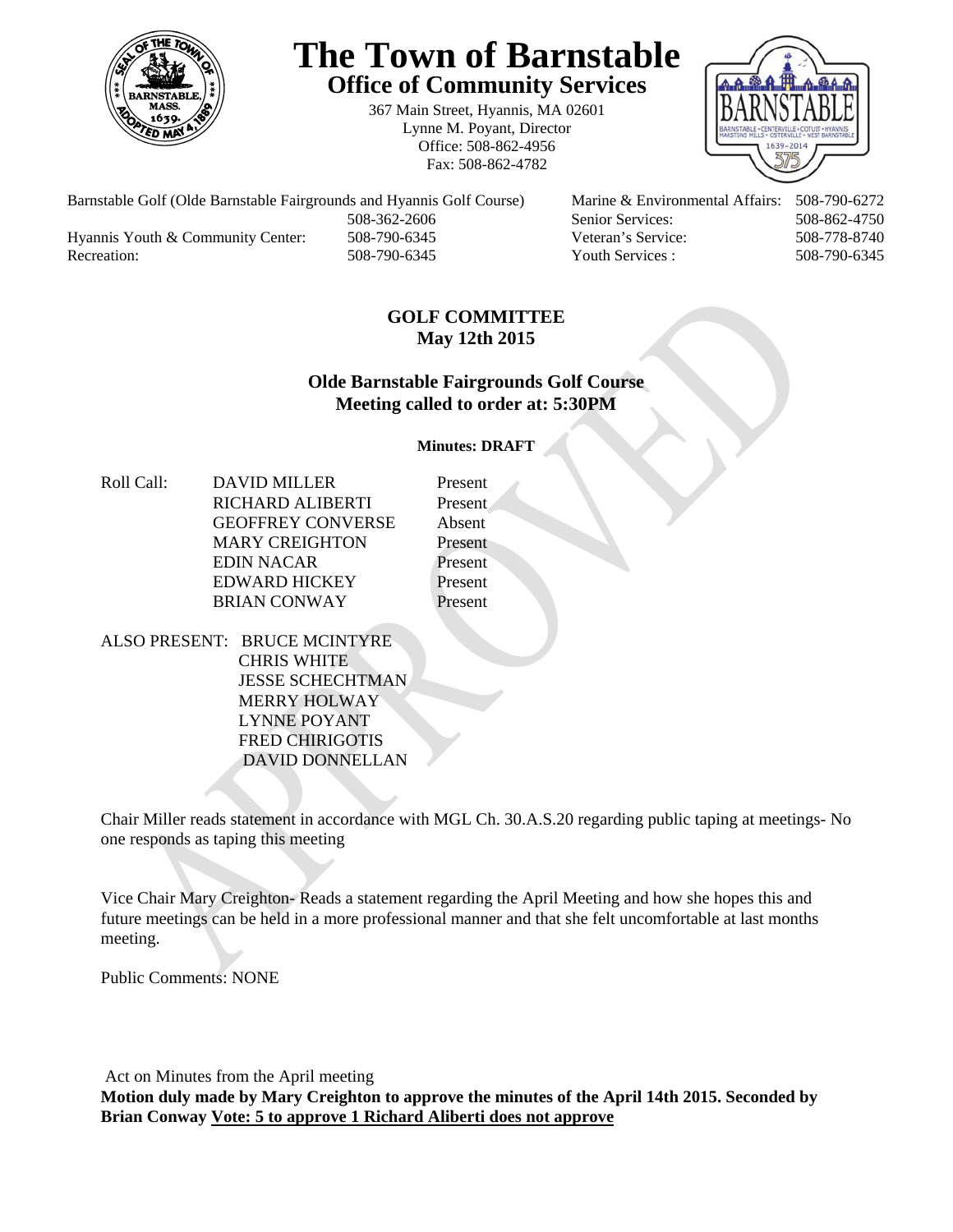First Tee Program – Bruce McIntyre- In response to Richard Aliberti's concerns on the First Tee Program at last he hands out a Memo on the First Tee Program at Hyannis Golf Course<sup>1</sup>. He reads the first paragraph from the memo and explains what the golf course has been using as their operating guide as voted on by the Town Council in 2006.

Bruce also give some participation fees and statistics over the past few years to show how the program is growing and that Barnstable Golf has a huge commitment to growing the game of golf and junior golf.

Richard Aliberti expressed concern about the teaching of the life skills of the First Tee and core values.

Lynne Poyant- I have seen it first hand and they are teaching the life skills. Discussion Followed

Edin Nacar- I have also seen it first hand and it is being very well done.

Lynne Poyant- The schools are sending home information on summer programs with the kids Fred Chirigotis expressed he has not heard anything negative about the golf programs or the First Tee

Plans for the Upcoming Golf Season at Olde Barnstable - Merry Holway

-With the late start this year this was no St. Patricks Day Scramble but we did have the Welcome Spring Tournament. The Mens and Ladies Club have started, we also have the Mens Member Member and Ladies Member Member coming up and sign ups are or will be available in the pro shop. The Cape Cod Chapter of the PGA, Championship will be held at OBF and Hyannis this year. On June 27<sup>th</sup> we will have a Demo Day at OBF from 8-4. Also we will be having an instructor from Donnellan golf at OBF giving lessons. The PGA Junior league will have 3 teams this year. We are doing a monthly email newsletter so keep an eye open for those.

Plans for the Upcoming Golf Season at Hyannis- Jesse Schechtman

-The full field outing schedule is up to 24 groups. We started a new Monday Quota league at Hyannis that is open to anyone with a valid GHIN handicap. I added a 1 day member member at Hyannis on Sunday Oct  $4<sup>th</sup>$ . The course is also in fantastic shape.

Richard Aliberti asked about the pictures he had put in the lobby of Roman and Merry. Discussion Followed

Golf Director's Report- Bruce McIntyre

-At the last Town Council meeting the Facility Upgrades were both recommended and we had the first reading for additional funds for the ADA bathrooms at Hyannis.

-The FY 16 Budgets will be discussed during the June Town Council meetings

-April was a very positive month and we are up to 910 memberships sold for the season. The positive trend is continuing this month so far.

 -The Barnstable Youth Hockey tournament fundraiser was held last Friday and went very well. -The seasonal staffs are starting to fill in at both courses we have a high percentage or returning employees.

Brian Conway asked what are the numbers for the facility upgrades?

Bruce- 135K Hyannis Bathroom, 140k Hyannis new roof, trim, and paint plus misc .And OBF 175k roof, trim, paint plus misc.

l